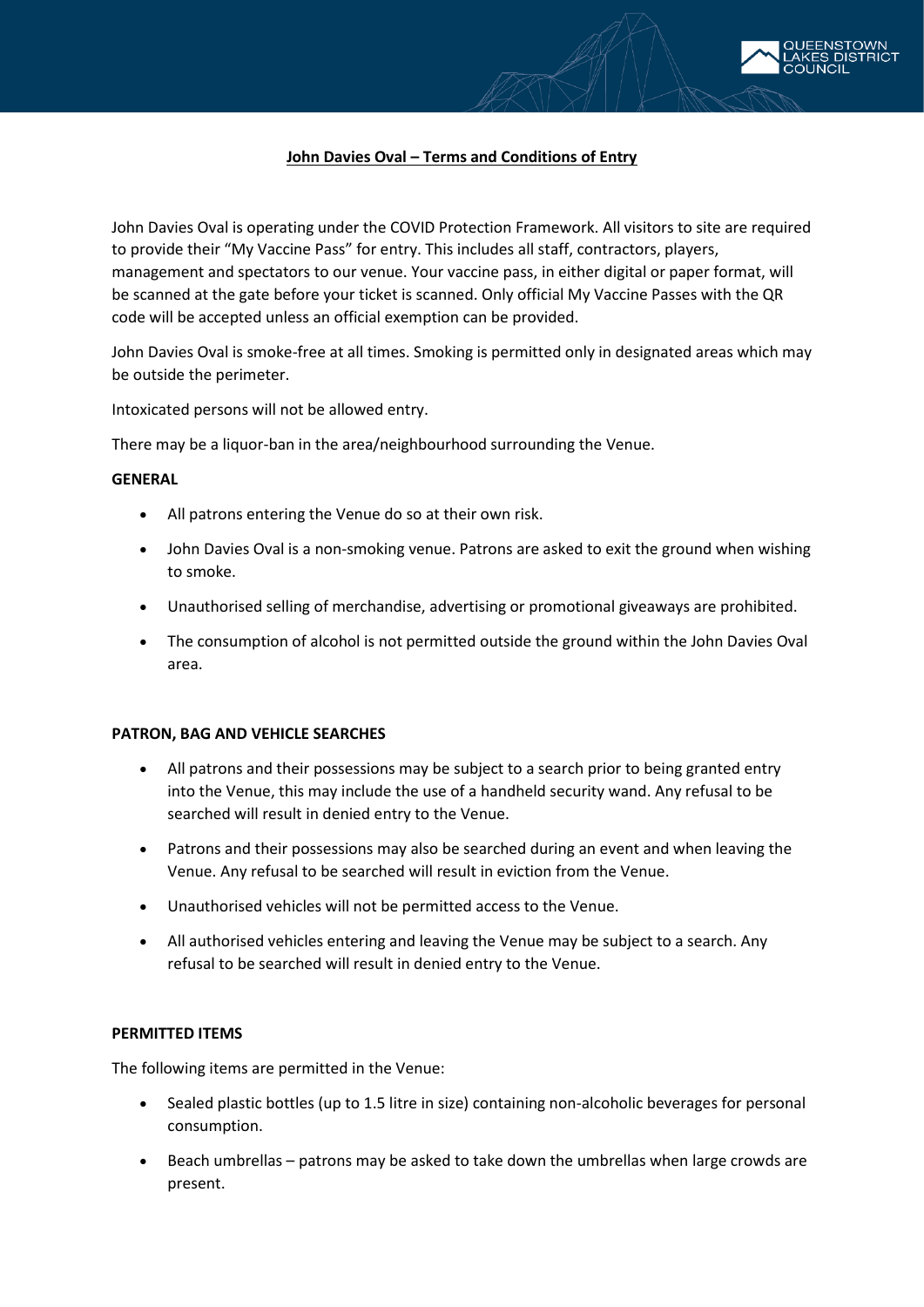

- Empty plastic bottles (up to 1.5 litre in size) to be filled using water provided at the Venue.
- Small amounts of non-commercial food intended for personal consumption.
- Soft chilly bags smaller than 20L.
- Deck chairs Due limited space will be first to be used in the designated areas only.
- Prams and strollers within designated areas.
- Thermos flasks up to 1.5 litre in size

## **EVICTION FROM VENUE**

Patrons will be requested to leave the Venue during an event if they:

- Are intoxicated or appear to be becoming intoxicated.
- Are verbally or physically abusive.
- Throw any missile.
- Enter or attempt to enter the field of play at any time either prior, during or after a match.
- Behave in a disorderly or offensive manner, or a manner contrary to public order.
- Attempt to bring a prohibited item into the Venue.
- Breach any part of the terms of these Venue Regulations.
- Engage in any form of unauthorised betting or gambling at or around the Venue or facilitate from within the Venue the conduct of any form of unauthorised betting or gambling whether within or outside any Venue by third parties (in addition to eviction, further sanctions and penalties may apply).
- Engage in, or conduct, any ambush marketing.
- Commit any act deemed a crime in New Zealand Law.

## **TRESPASS NOTICES**

- Patrons are not permitted to access the playing surface at any time. The Tournament has been declared a "Major Event" under the Major Events Management Act 2007. It is an offence under the Act to go onto, or propel any object onto, the playing surface at any of the Tournament matches.
- Any invasion of the playing surface will result in eviction from the Venue, and will, at the sole discretion of Venue Management, result in a trespass notice which will prevent the patron from attending further fixtures at the Venue for a period of up to 2 years.

# **DRESS CODE**

• Clothing must conform to reasonable standards of decency.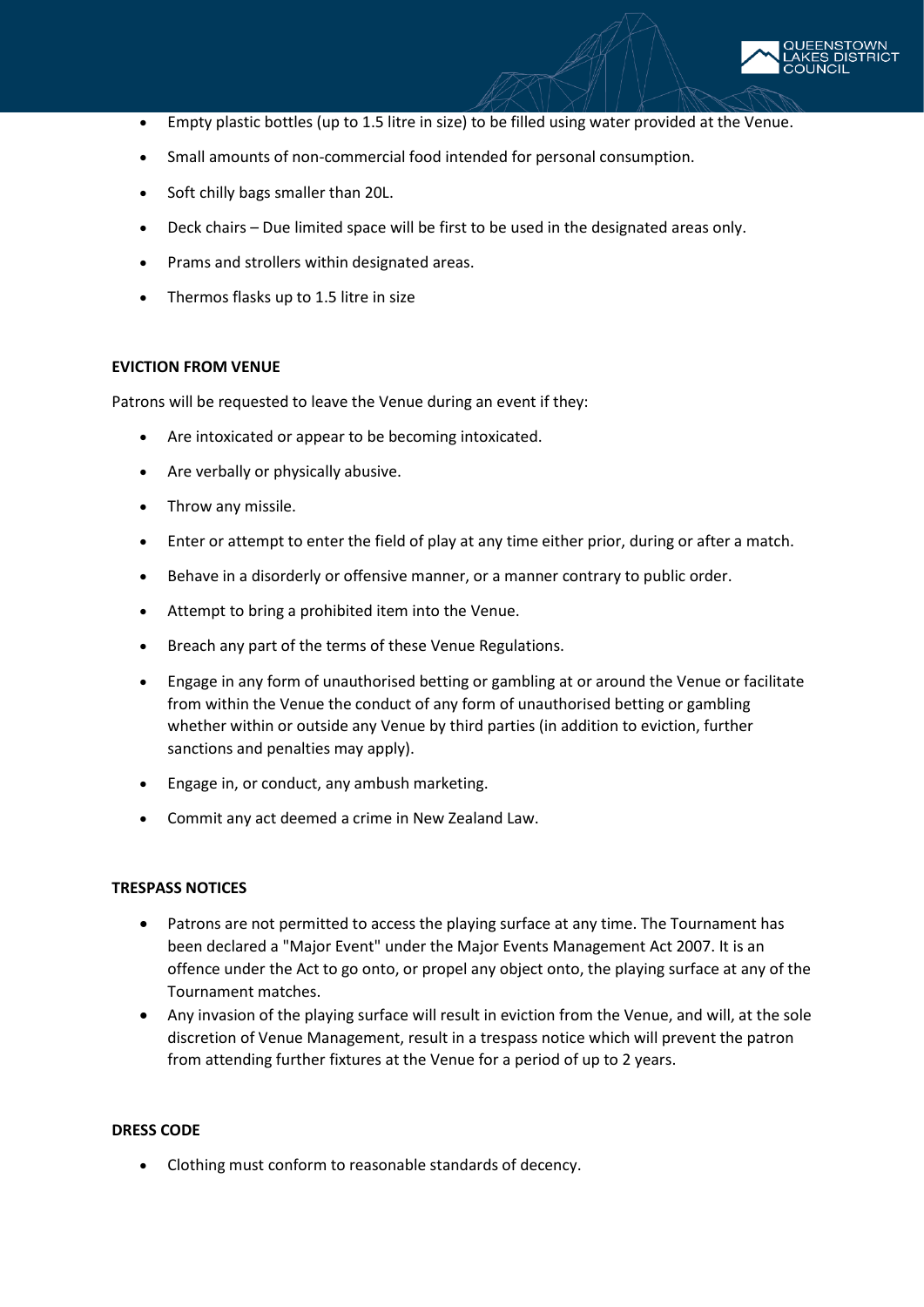

- Where a dress code is indicated on the entry ticket, that dress code must be adhered to.
- No bare feet permitted.
- No gang patches permitted.
- No high-visibility vests or clothing may be worn.
- No branded clothing may be worn, or brought into the Venue, whether individually or by a group, which Event Management Staff consider is being worn or carried in an attempt to ambush market at the match.
- In the event of the Patron wearing a costume or other "dress-up" clothing, the clothing shall not be considered obscene or offensive by Event Management Staff nor shall be of a size that obstructs any other patron or their view of the match.

### **REFUSAL OF ENTRY**

Patrons will be refused entry if:

- They appear to be intoxicated or under the influence of drugs/narcotics.
- They refuse to comply with requests from security and/or gate staff.
- They have no valid entry ticket or accreditation pass.
- They have no valid My Vaccine Pass

### **PROHIBITED ITEMS**

The following items are not permitted in the Venue and will be confiscated:

- Alcohol not purchased at the Venue.
- **Beach tents**
- Bean bags
- Hard chilly bins
- Animals with the exception of guide dogs.
- Glass food containers
- Drink containers with broken seals not purchased at the Venue.
- Drink containers larger than 1.5 litres.
- Cans (including aerosol cans), glass bottles and any breakable container.
- Illicit drugs.
- Dangerous items/weapons (including, but not limited to, knives, flares, fireworks and laser pointers).
- Skateboards, roller blades, scooters and bicycles.